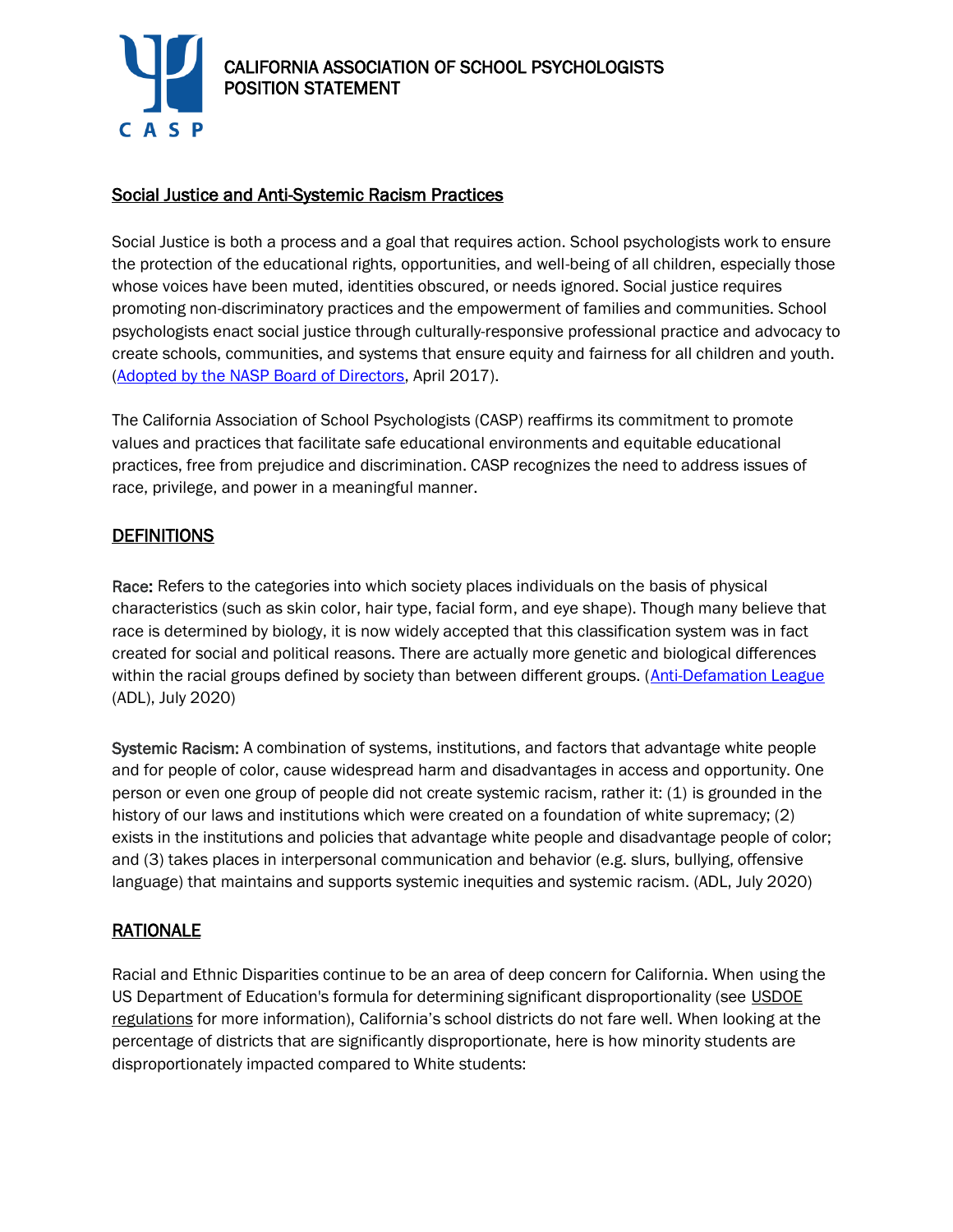

# CALIFORNIA ASSOCIATION OF SCHOOL PSYCHOLOGISTS POSITION STATEMENT

- Specific Learning Disability: Districts that are significantly disproportionate are identifying over 5 times as many Black (11.79%) and Latino students (10.74%) as White students (2.00%).
- Intellectual Disability: Districts that are significantly disproportionate are identifying 2 times as many Black students (4.28%) as White students (2%).
- Total Disciplinary Removals: Districts that are significantly disproportionate in removing students from their educational setting are 20 times more likely to remove a Black student (7.70%) than a White student (0.38%).

Poor children and children from minority groups are less likely to be identified as gifted and talented, and more likely to be identified as requiring special education services. They are also more likely to attend schools with a greater police presence, increasing the odds that they will enter the criminal justice system. (Nittle 2020) The school-to-prison pipeline is a product of systemic racism as it relates to exclusionary discipline and the involvement of law enforcement in response to adolescent behavior. These practices have been characterized by racial disparities and result in the removal of millions of African-American youth from the school system and their channeling into the prison system. (Cousineau 2010) Those who identify as LGBTQ, have disabilities, and/or are English Language Learners, are also channeled into the criminal justice system for minor school infractions and disciplinary matters, subjecting them to harsher punishments than their White peers for the same behaviors. The school-to-prison pipeline diminishes their educational opportunities and life trajectories. All educators – which includes every school employee – are key to ending the school-toprison pipeline. (National Educational Association, 2020)

Research shows students amongst certain ethnic groups are disproportionately placed in special education programs (Skiba, R. J., Michael, R. S., Nardo, A. C., & Peterson, R. L. 2002). Such groups have also been subject to increased disciplinary measures/actions of suspension, expulsion and/or placement in a more restrictive environment within special education settings (special day programs and non-public schools). The overidentification and further disciplinary actions produce inequitable opportunities to develop and build academic and social skills. According to Sullivan, Kozleski, & Smith, special education has been considered a paradox by some in that while it provides access to additional educational opportunities, it can also serve to stigmatize children and marginalize them from general education. As noted by Sullivan et al. (2009), there is ample evidence indicating that groups who are disproportionately represented in special education are negatively affected by factors such as stigmatization, lowered expectations, fewer opportunities to learn, substandard instruction, and isolation from the general education environment.

As school psychologists, we have an ethical responsibility to engage in social justice and anti-racist action. School psychology organizations and graduate education programs play an important role in shaping future generations of school psychologists to lead the mental health, educational and research, and advocacy initiatives that promote equity for the school personnel, students, families, and communities they serve. This is only possible if our field acknowledges, evaluates, and works to reconstruct existing systems, structures, and policies that lead to inequitable outcomes for some groups and not others. (NASP, 2020)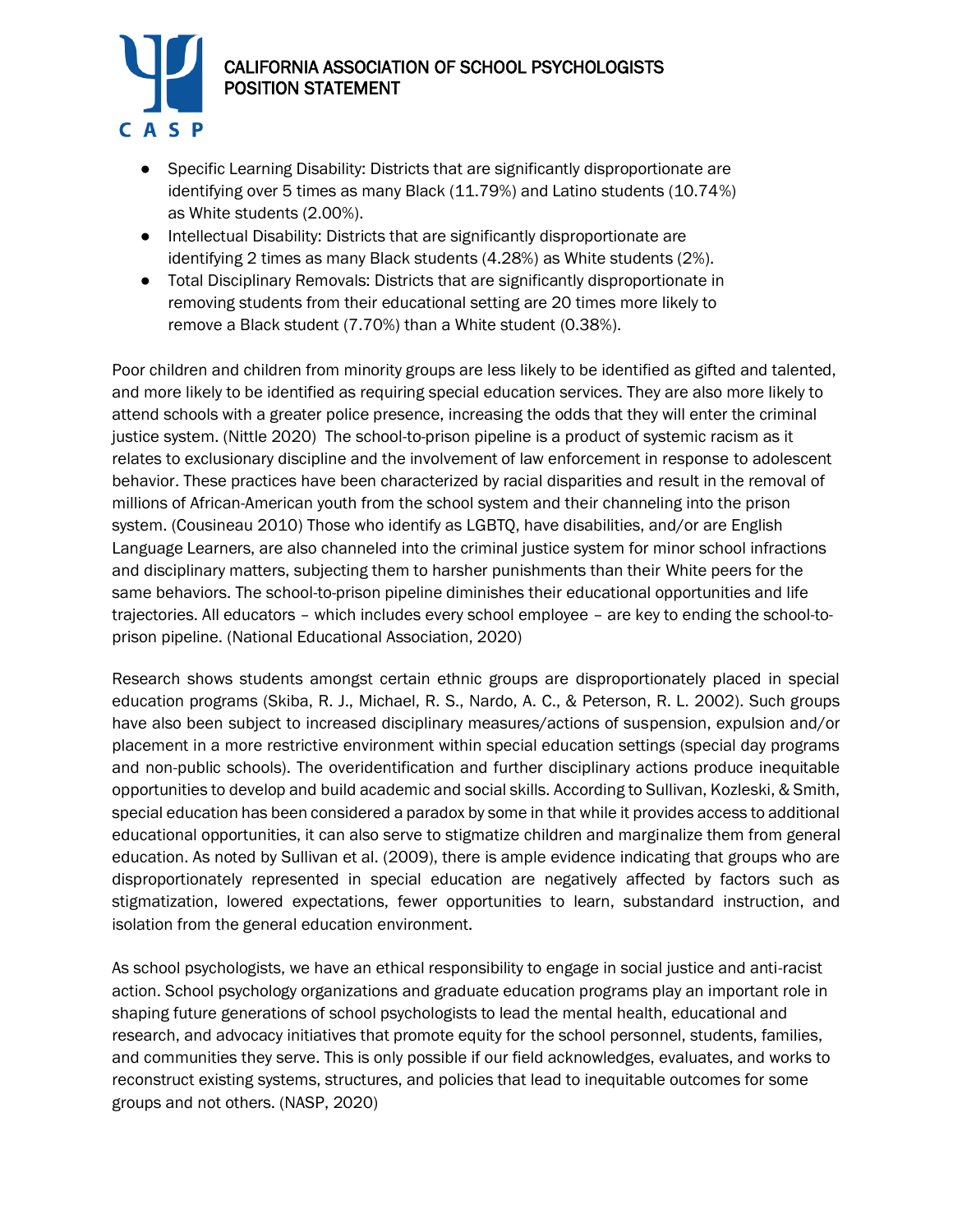

## CALL TO ACTION FOR SCHOOL PSYCHOLOGISTS

- School psychologists have an ethical responsibility to end systemic racism and to promote antiracist policies and practices.
- To participate in policy development that promotes social justice and antiracist policies at the site, district, and professional level.
- To participate in district initiatives to address social justice and end the criminalization of student discipline.
- To collaborate with teachers, counselors, administrators, and mental health professionals in a unified effort to promote social justice through academic intervention and behavioral support.
- To advocate for early reading interventions that address instructional inequity and end the performance gap.
- To commit to Culturally Responsive Practices that involve: Understanding one's own identity and values. Knowing how one's own background influences perceptions. Gaining knowledge about the cultural background of others. Developing the skill to enhance practices which result in improved services and an equitable education for all students.
- To promote behavioral practices that will address the needs of a diverse community, through the following processes: Multi-Tiered System of Supports (MTSS), Positive Behavioral Interventions and Support (PBIS), Functional Behavior Assessment (FBA), and Positive Behavior Intervention Plan (PBIP).
- To vigorously and assertively require systematic and quality general education intervention (Tier 1 & Tier 2) before we agree to an assessment. This includes a systematic review of the exclusionary criteria for SLD before the assessment is initiated to address racial and ethnic disparities in special education.
- To use assessment practices that identify underlying trauma that impacts the students' academic and social-emotional development.
- To advocate for trauma-based services to address behavioral issues instead of using exclusionary discipline practices.
- To partner with parents, families, and the community to support social justice, equity, and inclusive practices.
- To support students, particularly those with disabilities, to self-advocate for social justice and equity of instruction.
- To critically evaluate alternative educational placement for disproportionality and initiate corrective actions through partnership with educational leadership.
- To participate in ongoing reflection activities to identify implicit bias and actions that will ensure that students and families are not adversely affected.
- To participate in professional learning that will increase empathy, knowledge, and skills about diversity of cultures and exclusionary practice.
- To promote and participate in the recruitment of leadership and teachers that reflect the diverse community they serve.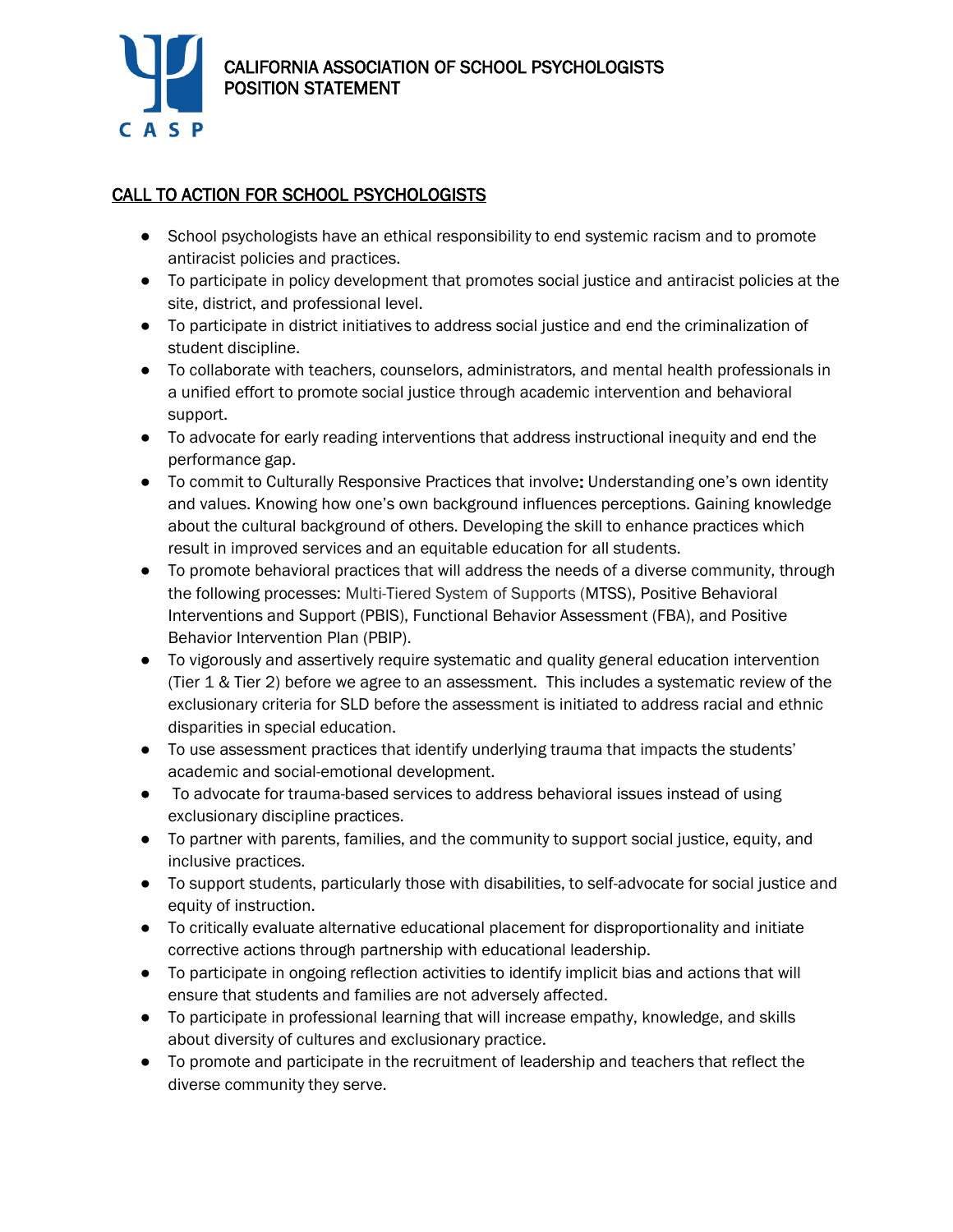

# CALIFORNIA ASSOCIATION OF SCHOOL PSYCHOLOGISTS POSITION STATEMENT

● To seek a leadership position that will impact both staff and policies for ending systemic racism and promoting equity for all students.

## **ENDNOTES**

Anti-Defamation League (ADL), "What is Racism?" Retrieved September 12, 2020 [\(https://www.adl.org/racism\)](https://www.adl.org/racism).

Cousineau, Madeline. 2010. "Institutional Racism and the School-to-Prison Pipeline" Paper submitted for the 105th Annual Meeting of the American Sociological Association Atlanta, Georgia, August 14–17, 2010. Retrieved September 12, 2020 [\(https://www.suspensionstories.com/wp](https://www.suspensionstories.com/wp-content/uploads/2010/10/racism-and-stpp.pdf)[content/uploads/2010/10/racism-and-stpp.pdf\)](https://www.suspensionstories.com/wp-content/uploads/2010/10/racism-and-stpp.pdf).

National Educational Association, Discipline and the School-To-Prison Pipeline (2016). Retrieved September 12, 2020 [\(https://ra.nea.org/business-item/2016-pol-e01-2/\)](https://ra.nea.org/business-item/2016-pol-e01-2/).

Racial and Ethnic Disparities In Special Education: A Multi-Year Disproportionality Analysis by State, Analysis Category, and Race/Ethnicity. Office of Special Education and Rehabilitative Services. U.S. Department of Education: February, 2016.

Nittle, Nadra Kareem. 2020. "How Racism Affects Minority Students in Public Schools" Retrieved September 12, 2020 [\(https://www.thoughtco.com/how-racism-affects-public-school-minorities-](https://www.thoughtco.com/how-racism-affects-public-school-minorities-4025361)[4025361\)](https://www.thoughtco.com/how-racism-affects-public-school-minorities-4025361)

National Association of School Psychologists, "School Psychology Unified Anti-Racism Statement and Call to Action" (2020).

[\(https://www.nasponline.org/resources-and-publications/resources-and-podcasts/diversity-and](https://www.nasponline.org/resources-and-publications/resources-and-podcasts/diversity-and-social-justice/social-justice/school-psychology-unified-anti-racism-statement-and-call-to-action)[social-justice/social-justice/school-psychology-unified-anti-racism-statement-and-call-to-action\)](https://www.nasponline.org/resources-and-publications/resources-and-podcasts/diversity-and-social-justice/social-justice/school-psychology-unified-anti-racism-statement-and-call-to-action)

Skiba, R. J., Michael, R. S., Nardo, A. C., & Peterson, R. L. (2002). The color of discipline: Sources of racial and gender disproportionality in school punishment. The Urban Review, 34, 317–342.

Sullivan, A., Kozleski, E., & Smith, A. (2008, March). Understanding the current context of minority disproportionality in special education: Federal response, state activities, and implications for technical assistance. Paper presentation at the American Educational Research Association Annual Meeting, New York, NY.

Sullivan, A. L., A'Vant, E., Baker, J., Chandler, D., Graves, S., McKinney, E., & Sayles, T. (2009).Inequity in special education, part I: Understanding the problem of disproportionality. Communiqué, 38(1), 14– 15.

National Association of School Psychologists. (2013). Racial and ethnic disproportionality in education [Position statement]. Bethesda, MD: Author. Acknowledgement of position statement writing group